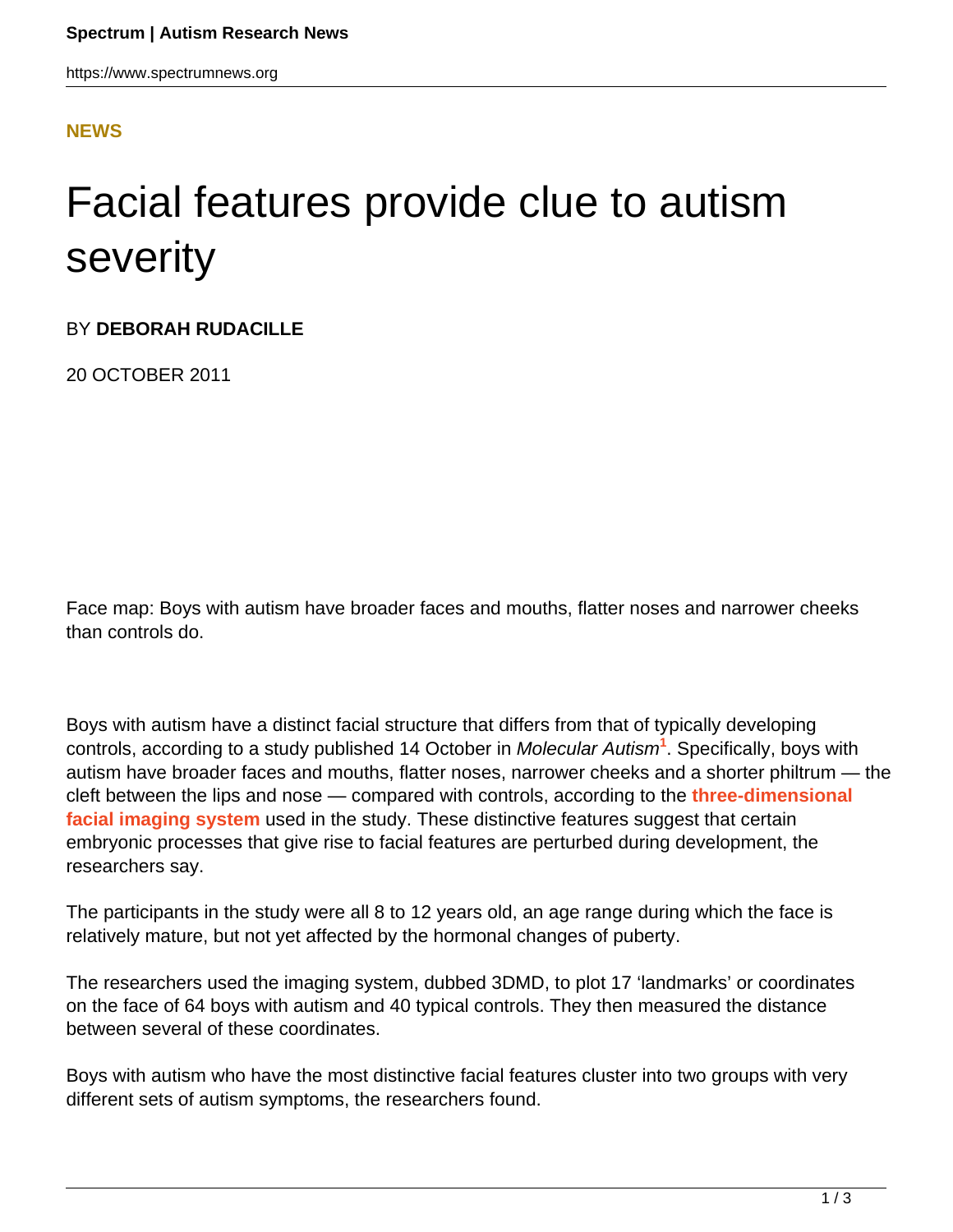Boys in one group tend to have wide mouths, combined with a short distance between the top of the mouth and the bottom of the eyes. They also show severe symptoms of autism, including language impairment, intellectual disability and seizures.

By contrast, those in the second group have broad upper faces and a short philtrum. They are more likely to be diagnosed with Asperger syndrome, and to have fewer cognitive impairments and language difficulties compared with the first group.

"As a clinical geneticist, I have always been impressed by a certain facial phenotype in children with autism," says lead investigator **[Judith Miles](/author/?author=https%3A%2F%2Fid.simonsfoundation.org%2Fjudithmiles)**. But it wasn't until she turned to 3DMD, developed for use by plastic surgeons, that clear quantitative differences emerged between boys with autism and controls, she says.

Those differences almost certainly reflect underlying neurodevelopmental processes, she says. "The reason to look at the face is that it reflects differences in the brain."

## **Group effects:**

Studies have found that children with autism are more likely than controls to have **[dysmorphology](https://www.spectrumnews.org/wiki/dysmorphology)** , or unusual physical features, of the head and skull.

Earlier this month, researchers at the University of South Alabama reported that among children referred for genetic testing for suspected autism, those who have a **[copy number variation](https://www.spectrumnews.org/wiki/copy-number-variation)** (CNV), a deletion or duplication of a genetic region, are more likely to have unusual facial features than those who carry no CNVs**<sup>2</sup>** .

"There is remarkable etiologic heterogeneity in autism, and the use of dysmorphology phenotyping may help us come to grips with some of this complexity," says **[Curtis Deutsch](/author/?author=https%3A%2F%2Fid.simonsfoundation.org%2Fcurtisdeutsch)**, associate professor of psychiatry at the University of Massachusetts Medical School, who was not involved with either new study.

Studies of **[facial dysmorphology in autism](https://www.spectrumnews.org/viewpoint/2011/dysmorphology-as-biomarker-for-the-study-of-autism)** have generally relied on observation or tools such as calipers to pinpoint **[specific facial features](https://www.spectrumnews.org/in-brief/2011/clinical-research-photographs-reveal-unusual-physical-features)**.

3DMD instead uses multiple digital cameras to capture a 360-degree image of the head. Algorithms integrate the images to produce a single 3D image that is analyzed using special software.

This generates results that are more fine-grained than manual measurements, says **[Kristina](http://web.missouri.edu/~aldridgek/) [Aldridge](http://web.missouri.edu/~aldridgek/)**, assistant professor of pathology and anatomical sciences at the University of Missouri.

"We're not talking about kids you would pick out on the street as looking different. These are